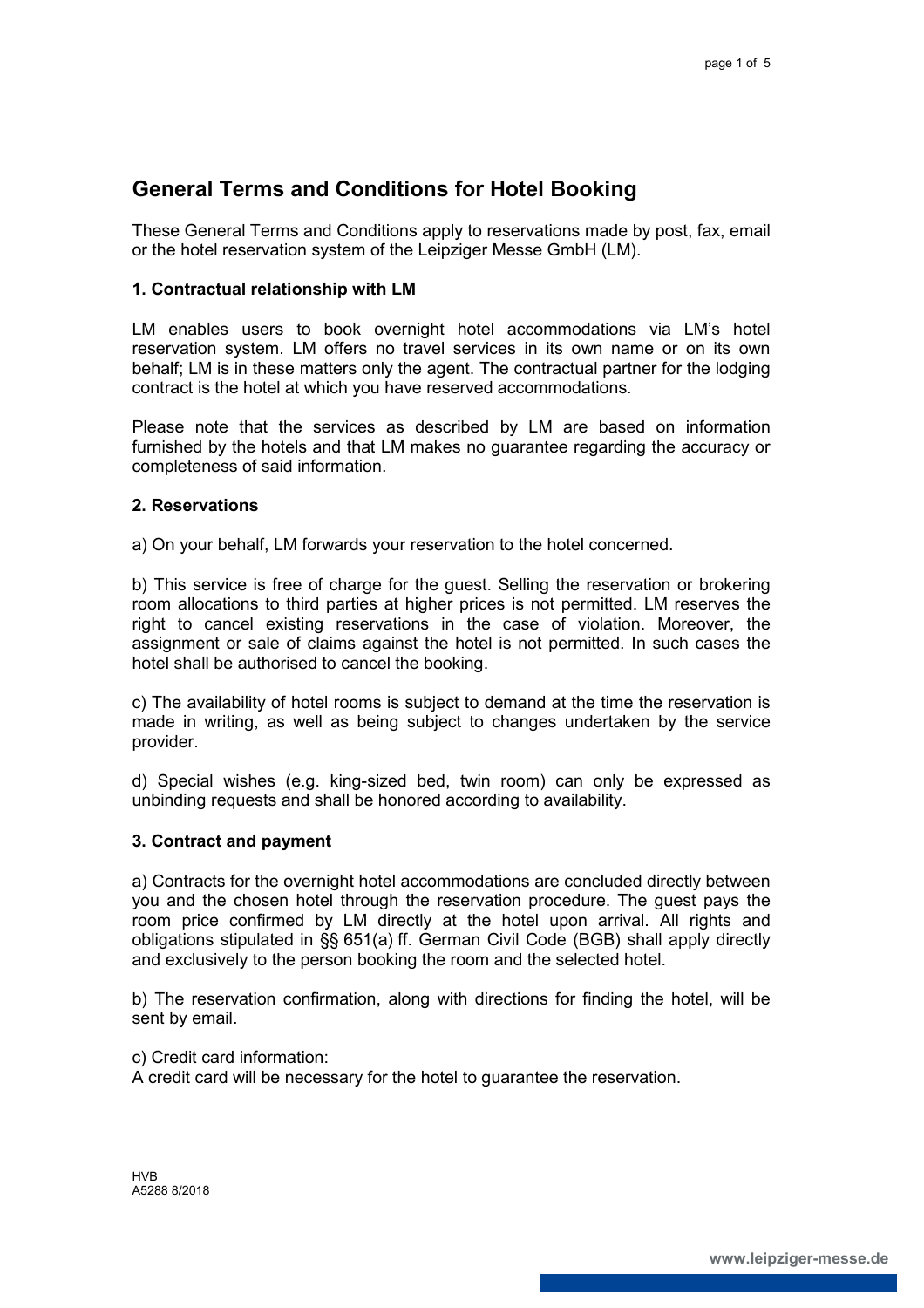d) If a business invoice is desired, please send us a letter of intent to assume the costs on business letterhead 20 workdays prior to arrival. The hotels reserve the right to run credit checks.

## **4. Provision**

The reserved room shall be available from 3:00 p.m. on the appointed date of arrival. The guest shall vacate the room no later than 11:00 a.m. on the agreed day of departure.

## **5. Changes and cancellations**

Any changes or cancellations can only be accepted if submitted in writing to Leipziger Messe and not directly to the hotel:

Customer Services Department Hotel Reservation Team Fax: +49 (0)341-678 8722 Email: hotelreservation@leipziger-messe.de

b) Cancellations free of charge are allowed only within the following periods of time:

| Number of<br>room<br>nights* | <b>Cancellation period (A)</b>                                                          | <b>Extended cancellation period (B)</b><br>for:<br>Leipzig Book Fair<br><b>OTWORLD</b><br>Conference & guest events |
|------------------------------|-----------------------------------------------------------------------------------------|---------------------------------------------------------------------------------------------------------------------|
| 1 to $5$                     | up to 1 week prior to arrival                                                           | up to 2 weeks prior to arrival                                                                                      |
| 6 to 30                      | All of the room nights may be<br>cancelled up to 4 weeks prior to<br>arrival            | All of the room nights may be<br>cancelled up to 8 weeks prior to<br>arrival.                                       |
|                              | Half (50%) of the room nights<br>may be cancelled up to 2 weeks<br>prior to arrival.    | Half (50%) of the room nights may<br>be cancelled up to 4 weeks prior to<br>arrival.                                |
|                              | Single room nights (maximum of<br>5) may be cancelled up to 1<br>week prior to arrival. | Single room nights (maximum of 5)<br>may be cancelled up to 2 weeks<br>prior to arrival.                            |
| 31 to 50                     | All of the room nights may be<br>cancelled up to 8 weeks prior to<br>arrival.           | All of the room nights may be<br>cancelled up to 12 weeks prior to<br>arrival.                                      |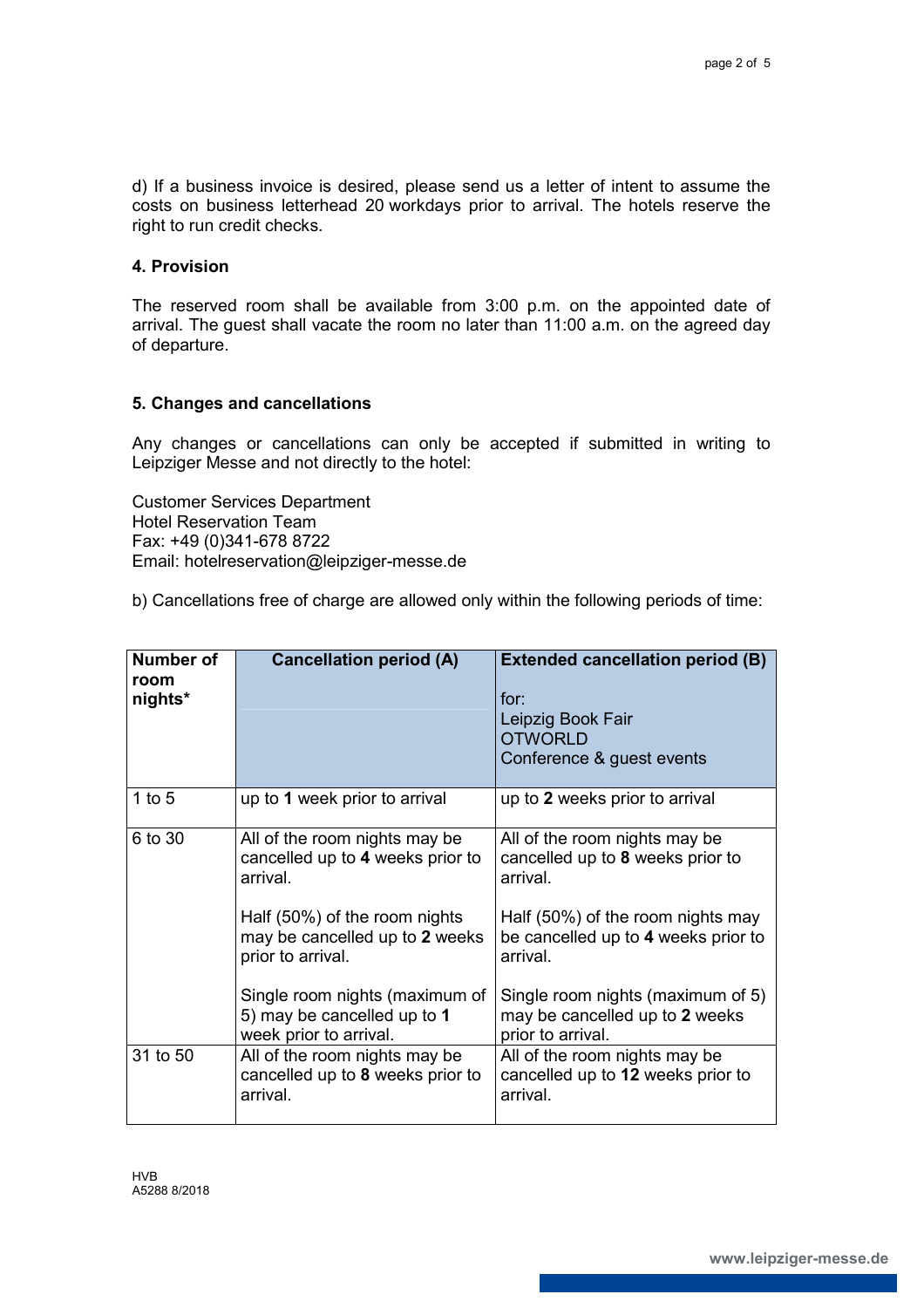|                 | Half (50%) of the room nights<br>may be cancelled up to 4 weeks<br>prior to arrival.      | Half (50%) of the room nights may<br>be cancelled up to 8 weeks prior to<br>arrival.      |
|-----------------|-------------------------------------------------------------------------------------------|-------------------------------------------------------------------------------------------|
|                 | A quarter (25%) of the room<br>nights may be cancelled up to 2<br>weeks prior to arrival. | A quarter (25%) of the room nights<br>may be cancelled up to 4 weeks<br>prior to arrival. |
|                 | Single room nights (maximum of<br>5) may be cancelled up to 1<br>week prior to arrival.   | Single room nights (maximum of 5)<br>may be cancelled up to 2 weeks<br>prior to arrival.  |
| More than<br>50 | All of the room nights may be<br>cancelled up to 12 weeks prior<br>to arrival.            | All of the room nights may be<br>cancelled up to 16 weeks prior to<br>arrival.            |
|                 | Half (50%) of the room nights<br>may be cancelled up to 8 weeks<br>prior to arrival.      | Half (50%) of the room nights may<br>be cancelled up to 12 weeks prior<br>to arrival.     |
|                 | A quarter (25%) of the room<br>nights may be cancelled up to 4<br>weeks prior to arrival. | A quarter (25%) of the room nights<br>may be cancelled up to 8 weeks<br>prior to arrival. |
|                 | Single room nights (maximum of<br>5) may be cancelled up to 1<br>week prior to arrival.   | Single room nights (maximum of 5)<br>may be cancelled up to 2 weeks<br>prior to arrival.  |

\*Room nights = (number of reserved rooms) x (number of overnights).

The extended cancellation period (B) is valid only for the following events: Leipzig Book Fair, OTWorld and all conference and guest events. The general cancellation period (A) shall apply to hotel reservations in connection with all other trade fair events.

**c)** In case of late cancellation or NoShow the affected hotel will charge 90 % of the room rate for the RoomNights reserved.

In this case, your personal details including the credit card details provided by you as booking guarantee will be forwarded to the hotel.

Please note that in case of early departure the total period reserved must be paid for if the hotel cannot resell the RoomNights, on short notice.

d) Cancellation of bookings by unknown users

To avoid abuse of the free reservation system and prevent hotels being burdened unnecessarily with incorrect bookings, LM reserves the right to cancel nonguaranteed reservations in individual cases if LM cannot contact the user at the telephone number provided by the guest. In these cases, no claim for accommodation shall exist. The same applies if the email address specified by the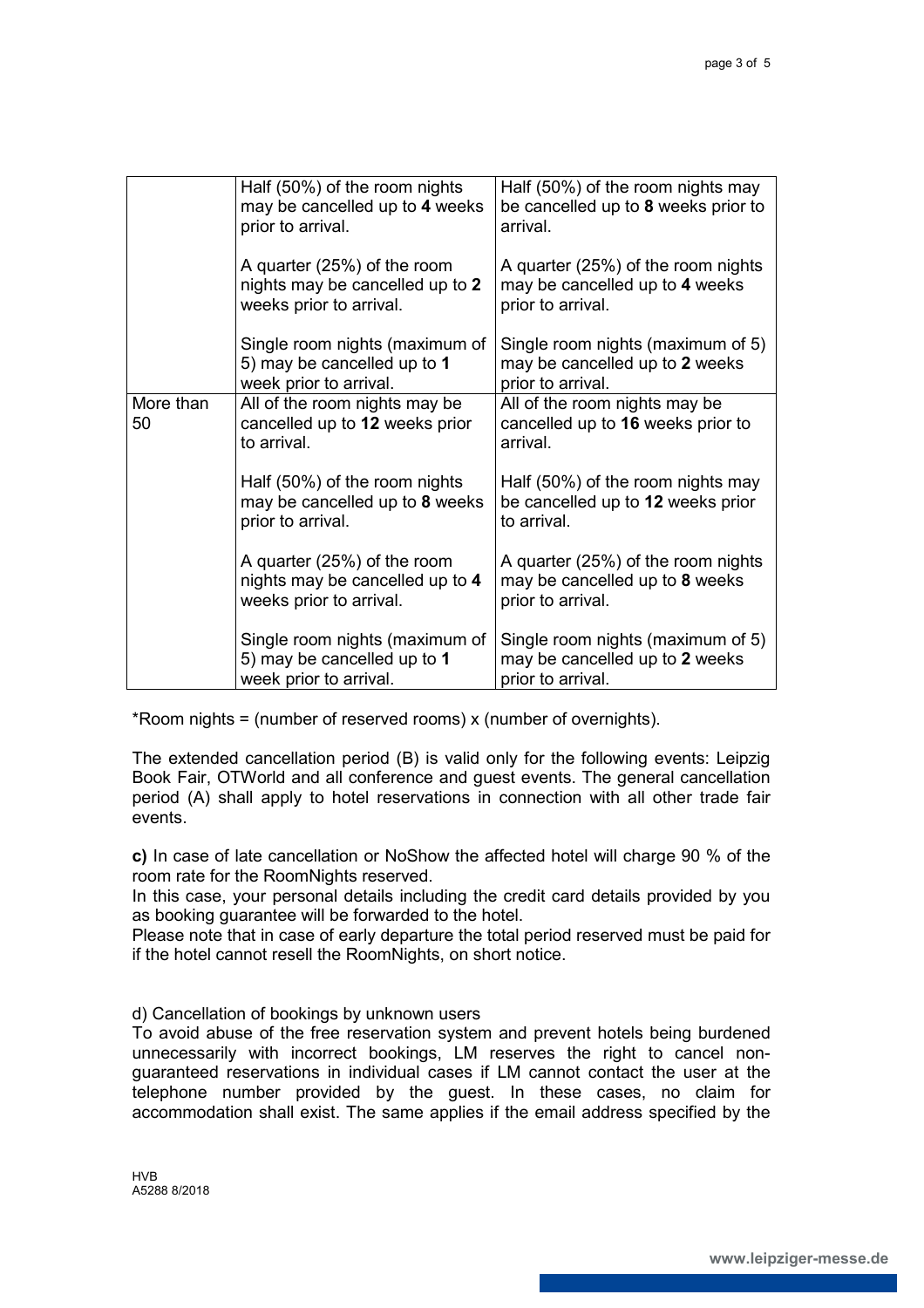user has been frequently used to make reservations for which the guest did not turn up or if LM is unable to establish contact with the user via the email address provided. To avoid cancelled reservations due to suspicion of deliberately wrong bookings, users are advised to make guaranteed reservations by providing their credit card number.

#### **6. Hotel categories and information**

a) The internationally recognised system of star ratings for hotels gives a nonbinding indication of hotel quality according to German hotel classification (DEHOGA). All additional information about hotels is based on statements made by the hotels themselves.

b) The hotel category (\*\*/ \*\*\*/ \*\*\*\*/\*\*\*\*\* stars) as indicated by Leipziger Messe in the hotel reservation is based on personal evaluation following an inspection of each hotel. It is not always identical with a hotel rating according to the German Hotel and Restaurant Association DEHOGA or the hotel category marketed by the hotels.

# **7. Liability**

LM shall only be liable for properly informing, consulting and transacting reservations within the scope of the Agency Agreement (Geschäftsbesorgungsvertrages). LM shall not be liable for any of the services to be provided by the hotel. In any such matters, the customer shall contact the hotel only. It is expressly pointed out that any defects or shortcomings must generally be reported onsite and immediately to the hotel and that the hotel must be informed of any claims at the latest one month after the contractually appointed end of the hotel stay. The defects or shortcomings must be stated. Submission in writing with confirmation of receipt is recommended.

The liability of LM within the scope of the Agency Agreement (Geschäftsbesorgungsvertrag) shall be limited to the amount of the price of the overnight accommodation if LM is culpable for gross negligence or intent.

## **8. Data protection**

Data entered by the user is processed electronically by LM. Only data required for booking is passed on. Data is not shared for any other purpose. In addition, data is processed in accordance with the statutory provisions for data protection. LM will never pass on personal data to third parties or make any other use thereof without your consent. Information collected and passed on for statistical purposes does not contain any personal data.

#### **9. Miscellaneous**

Although the utmost care has been taken in assembling the available information, we assume no liability for errors that may arise during data entry or data transfer.

HVB A5288 8/2018